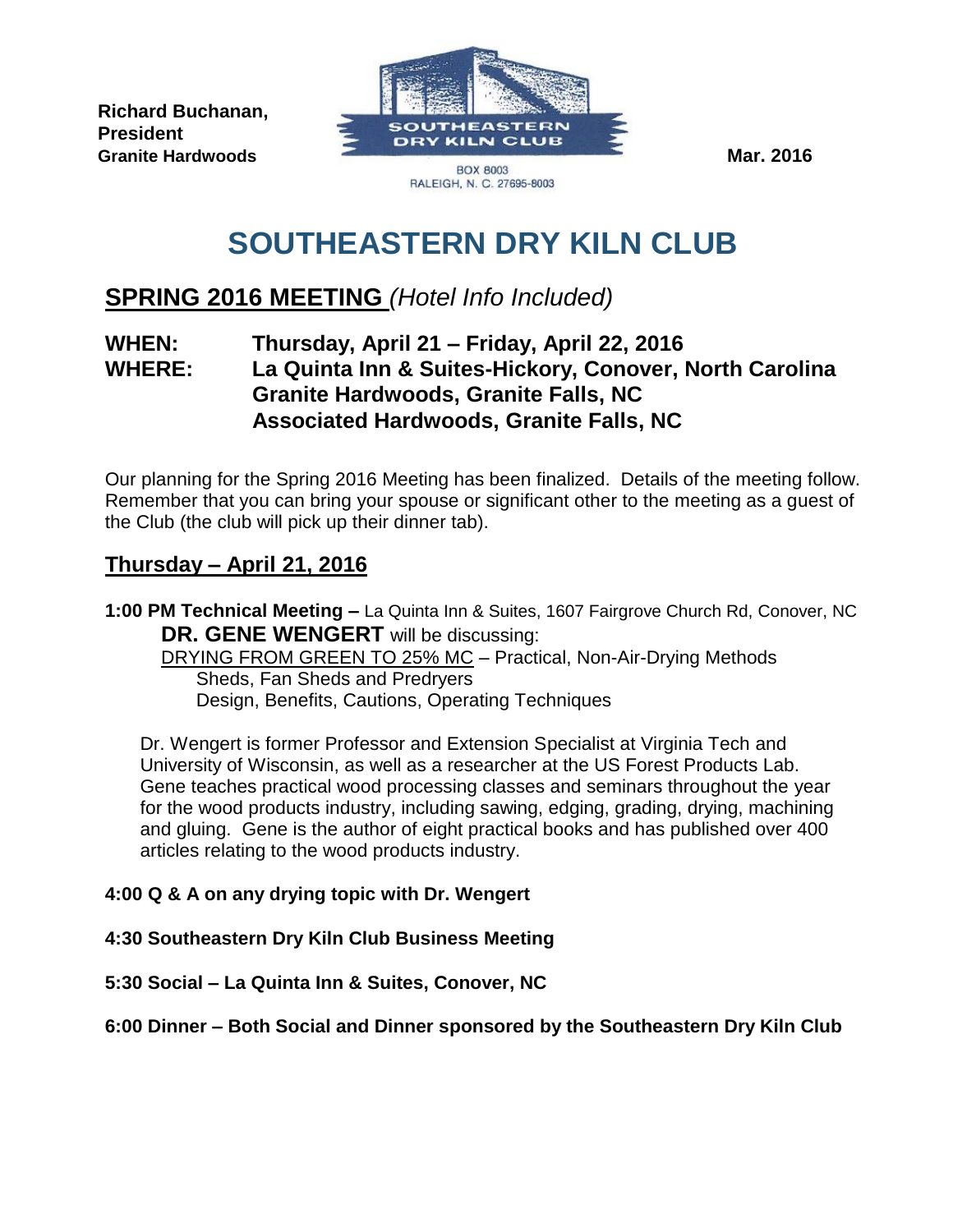## **Friday – April 22, 2016**

**Plant Tours**

- **Tour #1 - Granite Hardwoods, Granite Falls, NC**
- $\bullet$
- **Tour #2 - Associated Hardwoods, Granite Falls, NC**

#### **Meeting will adjourn from Associated Hardwoods**

**REGISTRATION:** To preregister please **FAX (919-513-3496)** the enclosed registration form (final page) or let Phil Mitchell (919-515-5581 or phil\_mitchell@ncsu.edu) know you are coming so that we can plan the dinner. Cutoff date to register is April 13th. The registration fee is \$40 per person. The registration fee includes the meeting space and dinner. There is no registration fee for spouses (or significant other) of members, or retired and lifetime members. Please prepay by sending a **check payable to the Southeastern Dry Kiln Club** to Treasurer Phil Mitchell, NC State University, Campus Box 8003, Raleigh, NC 27695-8003. You can still pay at the door, but it makes our job easier if you pay-inadvance.

**HOTEL:** The meeting hotel will be the LA QUINTA INN & SUITES in Conover, North Carolina. The hotel's phone number is (828) 465-1100. **You must make your own hotel reservations if you plan to attend. Ask for the SE DRY KILN CLUB rate of \$89 plus tax per night. The hotel cutoff date to get this special rate is April 7th .** Please make your hotel reservations now so you are not left without a room.

#### **SEDKC MEMBERSHIP**

Question: How do you become a member of the SEDKC? Answer: It is free if you fill out the membership form found at this [link.](http://goo.gl/forms/Gx1HmqXrDz)

#### **UPCOMING EVENTS**

National Firewood Workshop, Keedysville, Maryland, April 21, 2016 Dry Kiln Operator's Short Course, Raleigh, NC, May 17-20, 2016 [\(more information\)](http://www.ncsu-feop.org/biomaterials/) Small Sawmill Workshop, Princeton, WV, June 2, 2016 Hardwood Lumber Grading Workshop, June 14 - 16, 2016

thig 21 Hittelt

Phil Mitchell, Treasurer **Example 2018** Eric McConnell (919) 515-5581 (919) 515 - 5582

 $\equiv \psi(t)$ 

[phil\\_mitchell@ncsu.edu](mailto:phil_mitchell@ncsu.edu) [eric\\_mcconnell@ncsu.edu](mailto:eric_mcconnell@ncsu.edu)